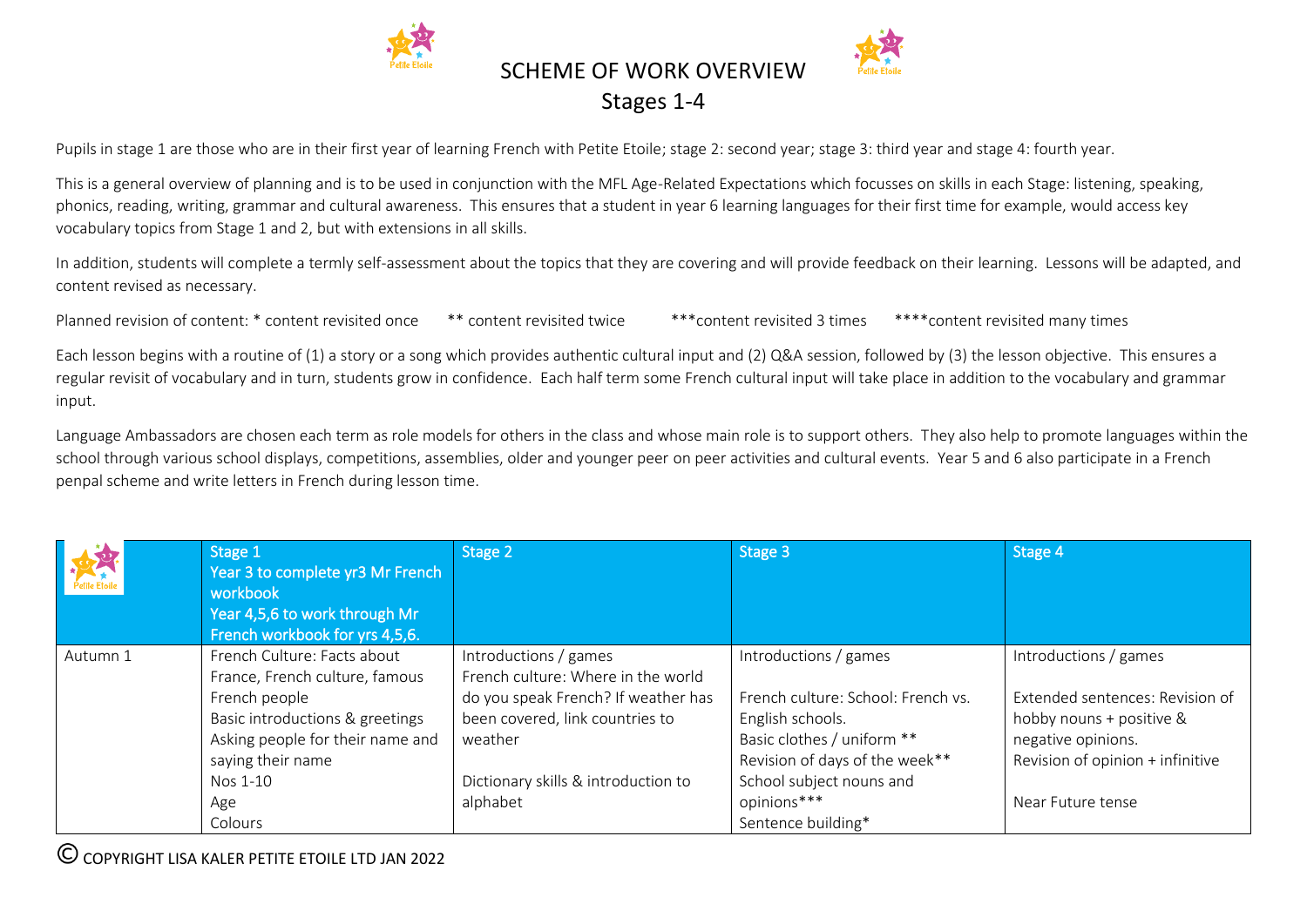

# Stages 1-4

|          | Stage 1<br>Year 3 to complete yr3 Mr French<br>workbook<br>Year 4,5,6 to work through Mr<br>French workbook for yrs 4,5,6.                                                                                                                                           | Stage 2                                                                                                                                                                                                                                                      | Stage 3                                                                                                                                                                                                                                 | Stage 4                                                                                                                                                                                                                                                                  |  |  |  |  |
|----------|----------------------------------------------------------------------------------------------------------------------------------------------------------------------------------------------------------------------------------------------------------------------|--------------------------------------------------------------------------------------------------------------------------------------------------------------------------------------------------------------------------------------------------------------|-----------------------------------------------------------------------------------------------------------------------------------------------------------------------------------------------------------------------------------------|--------------------------------------------------------------------------------------------------------------------------------------------------------------------------------------------------------------------------------------------------------------------------|--|--|--|--|
|          | Numbers 11-20<br>French Culture: Halloween & 'La<br>Toussaint'                                                                                                                                                                                                       | In my pencil case / bag: I have +<br>noun, I have not + noun<br>French culture: Halloween                                                                                                                                                                    | French culture: Halloween                                                                                                                                                                                                               | French culture: Halloween                                                                                                                                                                                                                                                |  |  |  |  |
| Autumn 2 | Numbers 1-31<br>Days of the week<br>Months<br>Writing the date in French<br>French culture: French Christmas<br>traditions                                                                                                                                           | Physical description (eye, hair colour)<br>and revision of gender of nouns****<br>and adjectives**<br>3rd person: il est / il a<br>Personality and adjectives***<br>3 <sup>rd</sup> person: il est / il n'est pas<br>French culture: Christmas               | Time<br>Daily Routine - link to daily routine in<br>other countries too<br>French culture: French Toys and<br>opinions - Christmas                                                                                                      | Meeting up with friends at the<br>weekend:<br>Revision of near future tense*<br>time**places in town*<br>directions* Role play<br>French culture: Christmas                                                                                                              |  |  |  |  |
| Spring 1 | Welcome back - ambassadors<br>French culture: 6 <sup>th</sup> Jan - fete des<br>rois<br>Family and 'my': introduction to<br>gender of nouns with people.<br>French culture: French tooth<br>fairy/La Petite Souris<br>French culture: La Chandeleur -<br>pancake day | Welcome back - ambassadors<br>French culture: $6th$ Jan – fete des rois<br>Dictionary skills & alphabet*<br>Food + opinions** (J'aime le )<br>Cooking competition<br>Numbers 31-60<br>Paying in Euros<br>Je voudrais + un / une<br>Café restaurant role play | Welcome back - ambassadors<br>French culture: $6th$ Jan – fete des rois<br>Houses + extended sentences with<br>opinions****<br>Comparisons: more  than /<br>lessthan<br>Bedroom descriptions & extended<br>sentences with opinions **** | Welcome back - ambassadors<br>$6th$ Jan – fete des rois<br>Present tense - er verbs all<br>forms. Revisit irreg. verbs avoir,<br>être, faire and aller.<br>Online blogging: creating a<br>profile: revision of personal<br>information and hobbies**<br>Internet safety. |  |  |  |  |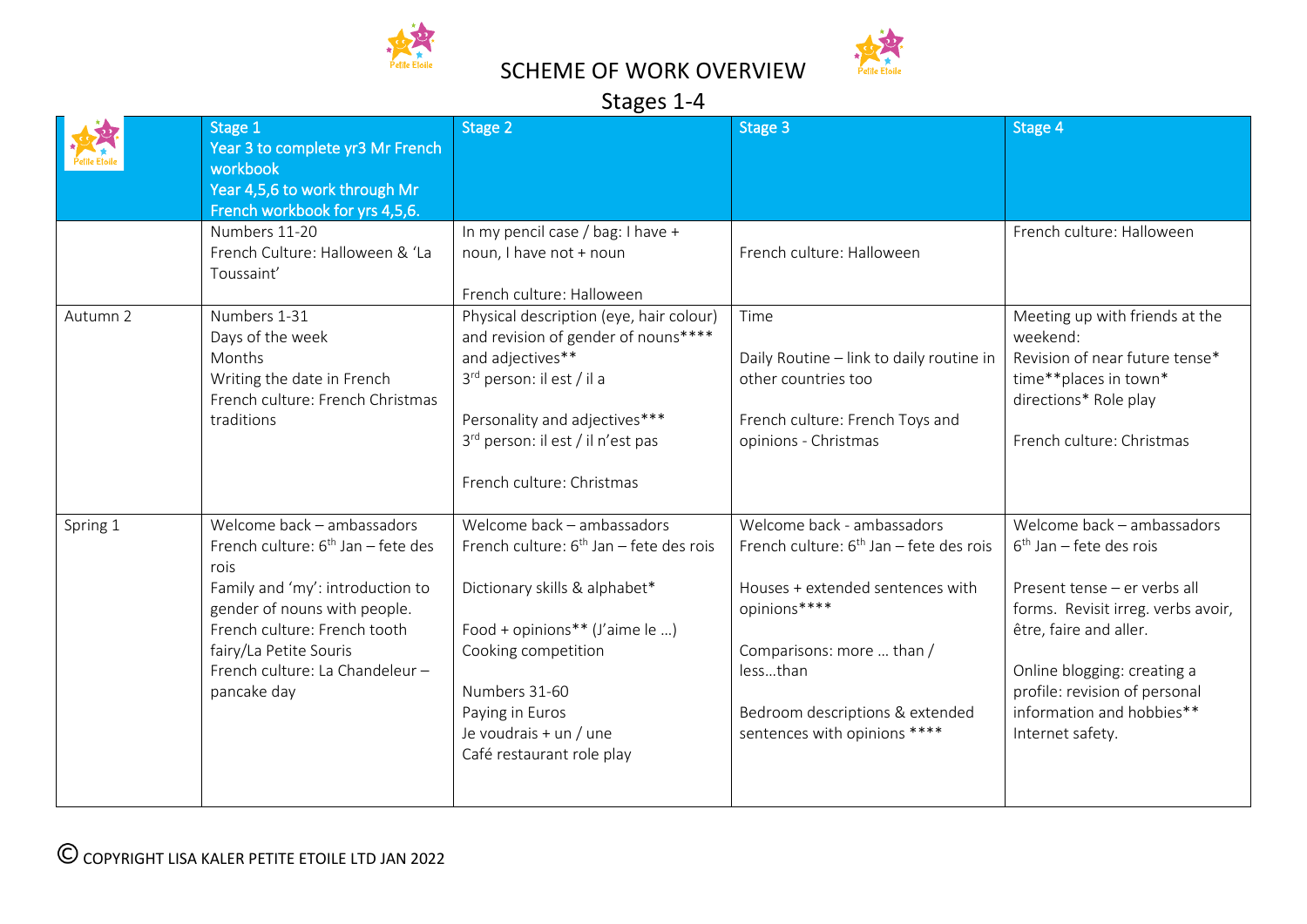

# Stages 1-4

| Stage 1  |                                                                                                                 | Stage 2         | Stage 3                            | Stage 4                            |                                    |
|----------|-----------------------------------------------------------------------------------------------------------------|-----------------|------------------------------------|------------------------------------|------------------------------------|
|          | Year 3 to complete yr3 Mr French<br>workbook<br>Year 4,5,6 to work through Mr<br>French workbook for yrs 4,5,6. |                 |                                    |                                    |                                    |
|          |                                                                                                                 |                 |                                    |                                    |                                    |
|          |                                                                                                                 |                 |                                    |                                    |                                    |
|          |                                                                                                                 |                 |                                    |                                    |                                    |
| Spring 2 | Year 3                                                                                                          | Year 4/5/6      | If weather not covered last year - | Pocket money:                      | Introduction to past tense         |
|          |                                                                                                                 |                 | Weather and weather project        | Revision of Days of week, numbers, | regular verbs with avoir. Set      |
|          | Finish booklet                                                                                                  | Pet nouns       |                                    | euros, toys, hobbies****           | phrase: je suis allé (e)           |
|          | and do 'all                                                                                                     | I have / I have | If weather has been covered move   |                                    |                                    |
|          | about me'                                                                                                       | not             | onto sports and link to weather    | Places in town & directions        | Translation skills, basic French - |
|          | poster                                                                                                          |                 |                                    |                                    | English and some English to        |
|          | Mother's Day                                                                                                    | Mother's Day    | Sports: opinions + noun + reason   |                                    | French revisiting vocab and        |
|          | card                                                                                                            | card            | using 'parce que c'est' extending  |                                    | grammar taught through the         |
|          |                                                                                                                 |                 | sentences                          |                                    |                                    |
|          |                                                                                                                 |                 |                                    |                                    | stages.                            |
|          | Body parts and<br>colours                                                                                       | Body parts,     |                                    |                                    |                                    |
|          |                                                                                                                 | colours, gender | Verb jouer                         |                                    |                                    |
|          | Gender of                                                                                                       | $\circ$ f       |                                    |                                    |                                    |
|          | nouns*                                                                                                          | nouns*position  |                                    |                                    |                                    |
|          | Position and                                                                                                    | and agree. of   | Mother's day                       |                                    |                                    |
|          | agree. of adj.                                                                                                  | adj.            |                                    |                                    |                                    |
|          |                                                                                                                 |                 | French culture: Easter & poisson   |                                    |                                    |
|          |                                                                                                                 | Monster         | d'avril                            |                                    |                                    |
|          |                                                                                                                 | project         |                                    |                                    |                                    |
|          |                                                                                                                 |                 |                                    |                                    |                                    |
|          | French culture:                                                                                                 |                 |                                    |                                    |                                    |
|          | Easter &                                                                                                        | French culture: |                                    |                                    |                                    |
|          | poisson d'avril                                                                                                 | Easter          |                                    |                                    |                                    |
|          |                                                                                                                 | celebrations    |                                    |                                    |                                    |
|          |                                                                                                                 | and traditions  |                                    |                                    |                                    |
|          |                                                                                                                 | in France       |                                    |                                    |                                    |
|          |                                                                                                                 |                 |                                    |                                    |                                    |
| Summer 1 | Year 3:                                                                                                         | Year 4/5/6:     | Dictionary skills & alphabet       | <b>Stage 3 Assessments</b>         | <b>Stage 4 Assessments</b>         |
|          | Pet nouns **                                                                                                    |                 |                                    |                                    |                                    |
|          |                                                                                                                 | Weather         |                                    |                                    |                                    |
|          |                                                                                                                 |                 |                                    |                                    |                                    |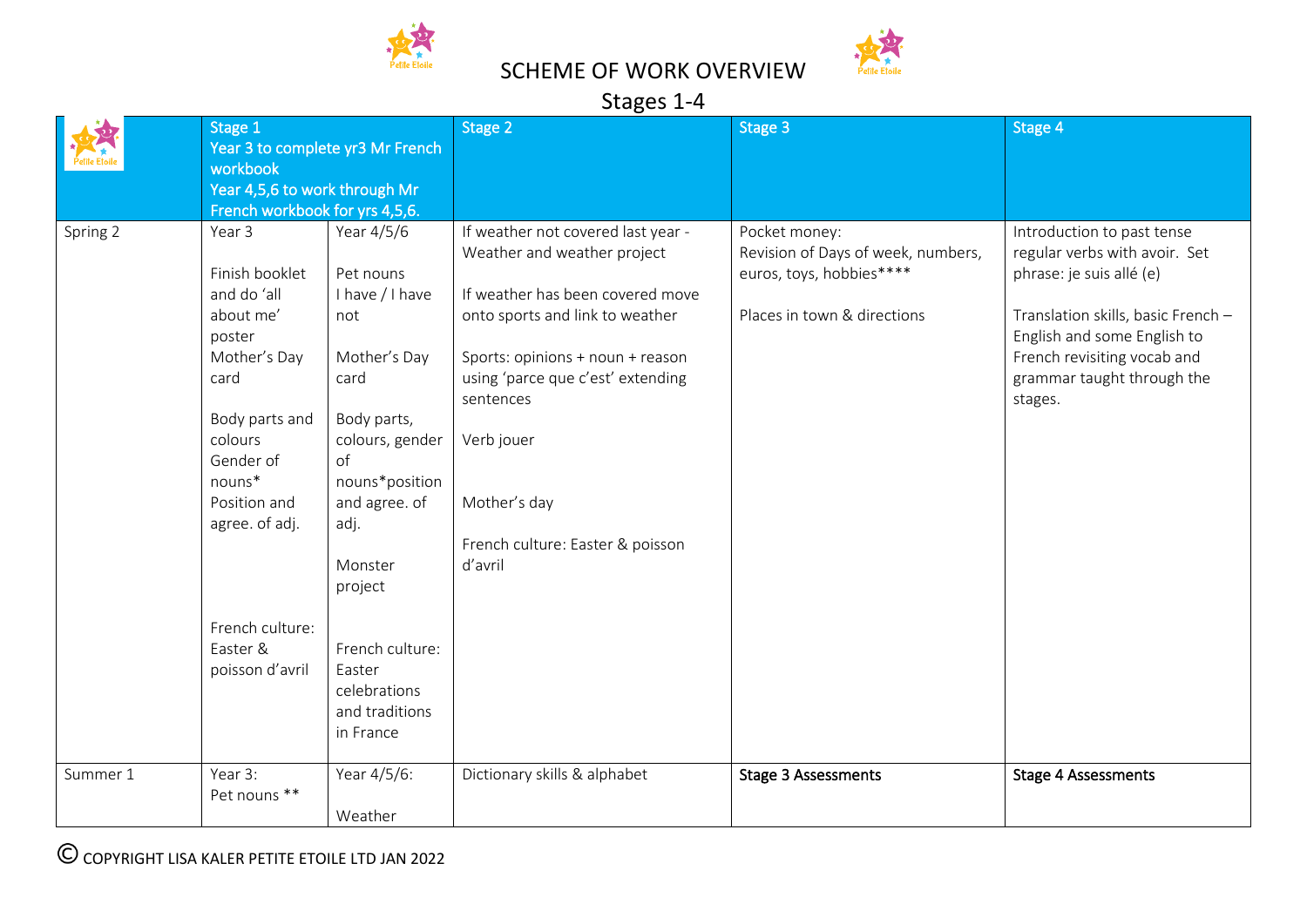

## Stages 1-4

|          | Stage 1<br>Year 3 to complete yr3 Mr French<br>workbook<br>Year 4,5,6 to work through Mr<br>French workbook for yrs 4,5,6.                                                            |                                                                                                                                                                          | Stage 2                                                                               |                                                                                                           | Stage 3                                                                                                                                                                                                                                                                       | Stage 4                                                                                                                                         |  |  |  |
|----------|---------------------------------------------------------------------------------------------------------------------------------------------------------------------------------------|--------------------------------------------------------------------------------------------------------------------------------------------------------------------------|---------------------------------------------------------------------------------------|-----------------------------------------------------------------------------------------------------------|-------------------------------------------------------------------------------------------------------------------------------------------------------------------------------------------------------------------------------------------------------------------------------|-------------------------------------------------------------------------------------------------------------------------------------------------|--|--|--|
|          | Animal Sounds<br>and phonics<br>Stories and<br>poems in<br>French                                                                                                                     | Hobby<br>nouns**+<br>opinions:<br>Opinion + noun                                                                                                                         | Holidays: Activities on holiday** +<br>opinion + infinitive**<br>Transport vocabulary |                                                                                                           | Build a tourist guide: Independent<br>research skills & presentation skills                                                                                                                                                                                                   | Clothes - link to what you wear<br>for different activities and/or in<br>different weathers<br>Recap & review with indoor and<br>outdoor games. |  |  |  |
| Summer 2 | Year 3:<br>Stage 1<br>Assessments<br>Food nouns<br>and gender***<br>Opinions + food<br>le/la/les<br>Je voudrais +<br>un/une<br>Café /<br>supermarket /<br>ice cream shop<br>role play | Year 4/5/6:<br>Stage 1<br>Assessments<br>Hobbies<br>infinitives<br>Opinion +<br>infinitive<br>Sentence<br>building and<br>connectives<br>Finish Mr<br>French<br>workbook | Year 4:<br>Stage 2<br>Assessments<br>Paris project<br>Cultural Film &<br>activities   | Year 5 and 6?<br>Stage 2<br><b>Assessments</b><br>Francophone<br>project<br>Cultural Film &<br>activities | Introduction to present tense, $1st$ ,<br>2 <sup>nd</sup> , 3 <sup>rd</sup> person regular verbs plus<br>avoir, être, faire and aller.<br>Recap & review with indoor and<br>outdoor games<br>If possible, peer on peer project with<br>year 5 and year 2<br>Film & activities | Recap & review with indoor and<br>outdoor games.<br>Transition project from year 6 to<br>7.<br>Film & activities                                |  |  |  |

COPYRIGHT LISA KALER PETITE ETOILE LTD JAN 2022